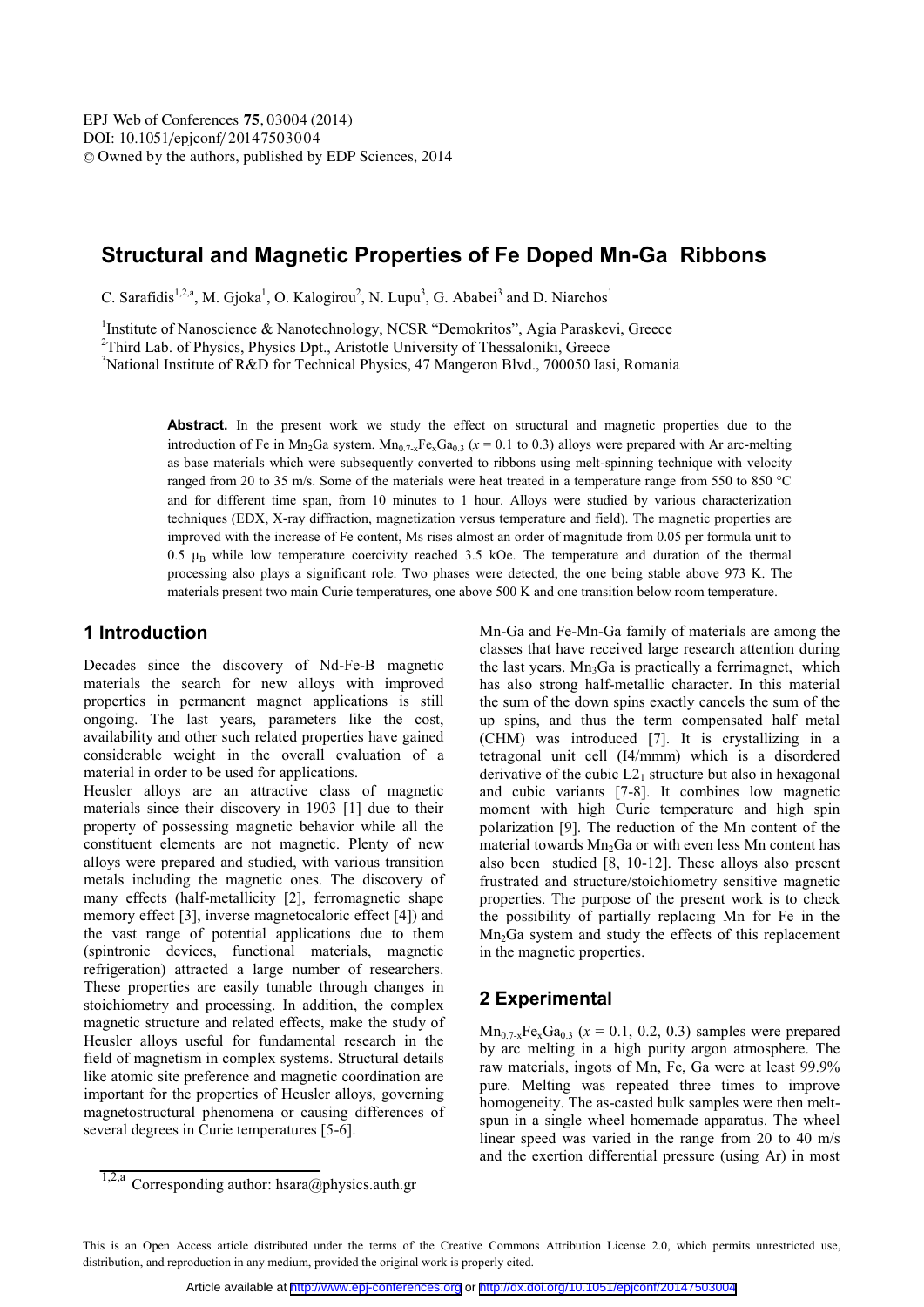cases was kept constant at 0.7 bar. All the other parameters like crucible – wheel distance and crucible opening were also constant. Melt spinning, as a production technique has many advantages for the preparation of Heusler alloys, since it has a profound effect on the atomic order, which is very important for the structure and the magnetic properties of these materials [13]. Some of the samples were wrapped in tantalum foil, encapsulated in evacuated quartz tubes and annealed for various time periods ranging from 10 minutes to 1 hour at various temperatures from 923 K to 1123 K. The thermal treatment was interrupted by water quenching. X-ray diffraction data of powder samples fine gridded from the ribbons were obtained using CuKα radiation. Thermomagnetic analysis was performed by means of a Vibrating Sample Magnetometer (VSM) at a field of 0.1 T and dT/dt rate of 5 K/s, values of the Curie temperature of the alloys were derived from dM/dT versus T curves. FC-ZFC curves were recorded by using a SQUID magnetometer. Magnetization isothermal measurements at various temperatures were recorded with the VSM and SQUID instruments. Visual observation of the ribbons and chemical analysis was performed with a Scanning Electron Microscope equipped with Energy Dispersive Using X-Ray Analysis unit (EDX).

## **3 Results and Discussion**



**Figure 1.** SEM images of  $Mn_{0.6}Fe_{0.1}Ga_{0.3}$  ( $x = 0.1$ ) ribbons. The left picture corresponds to a sample that was exerted with higher differential pressure from the crucible.

In Fig. 1 Scanning Electron Images of  $Mn_{0.7-x}Fe_{x}Ga_{0.3}$ ribbons are presented. In Table 1 the chemical stoichiometries for all alloys as analyzed with EDX micro-analysis technique are presented. As seen in Fig. 1 the typical ribbon sample appears homogenous without visible areas of different chemical composition. The development of the structure is probably columnar, with the long axis perpendicular to the ribbon surface. In samples that were prepared with higher differential pressure dendritic forming was detected, with parallel orientation relative to ribbon's surface and larger size.

Such formations have been observed also in other intermetallic systems [14]. In Table 1 the results of chemical analysis are presented. It is evident that the ribbons had constant chemical composition which was practically identical to the nominal one.

**Table 1.** Chemical analysis of  $\text{Mn}_{0.6}\text{Fe}_{0.1}\text{Ga}_{0.3}$  ( $x = 0.1$ ) ribbons.

|           | Nominal                       | <b>Experimental</b>                             |  |
|-----------|-------------------------------|-------------------------------------------------|--|
| $x=0.1$   | $Mn_0$ 60 $Fe$ 10 $Ga$ 30     | $Mn_0$ 59 $Fe_0$ 09 $Ga_0$ 31                   |  |
| $x = 0.2$ | $Mn_{0.50}Fe_{0.20}Ga_{0.30}$ | $Mn_{0.50}Fe_{0.20}Ga_{0.30}$                   |  |
| $x = 0.3$ | $Mn_{0.40}Fe_{0.20}Ga_{0.30}$ | $Mn_0$ 39 Fe <sub>0.28</sub> Ga <sub>0.33</sub> |  |



**Figure 2.** XRD (Cu-K $\alpha$  radiation) patterns of Mn<sub>0.7-x</sub>Fe<sub>x</sub>Ga<sub>0.3</sub> (*x*)  $= 0.1, 0.2, 0.3$  as-spun ribbons. L1<sup>2</sup>-type structure simulated pattern is included in the case of  $x = 0.3$ .

For the initial structure characterization, X-ray powder diffraction patterns were recorded with Cu-Kα radiation. In Fig. 2 the diagrams for the as-spun materials are presented. It is evident that the structure of the ribbons does not strongly depend on the chemical stoichiometry. Apart from some minor peaks for the low Fe sample, which probably is a secondary phase with different structure as it is discussed later below, all main peaks are observed in the same 2-theta angle. The main peak is lowered, relative to the minor ones with increasing Fe content. The structure of the ribbons (and the main phase in the case of  $x = 0.1$  sample) is not fully resolved yet, but probably is a disordered variant of the  $L1<sub>2</sub>$  cubic Cu<sub>3</sub>Au-type structure. According to Kurt et al. [10] Mn<sub>2</sub>Ga crystallizes in three different structures, while Winterlik et al. [8] suggests that the  $D0_{22}$  tetragonal one is the most prominent. Our XRD patterns present some similarity but have less peaks than expected for the tetragonal system, while the  $L_1$ <sub>2</sub> Cu<sub>3</sub>Au-type structure pattern (S.G. No 221) is more similar.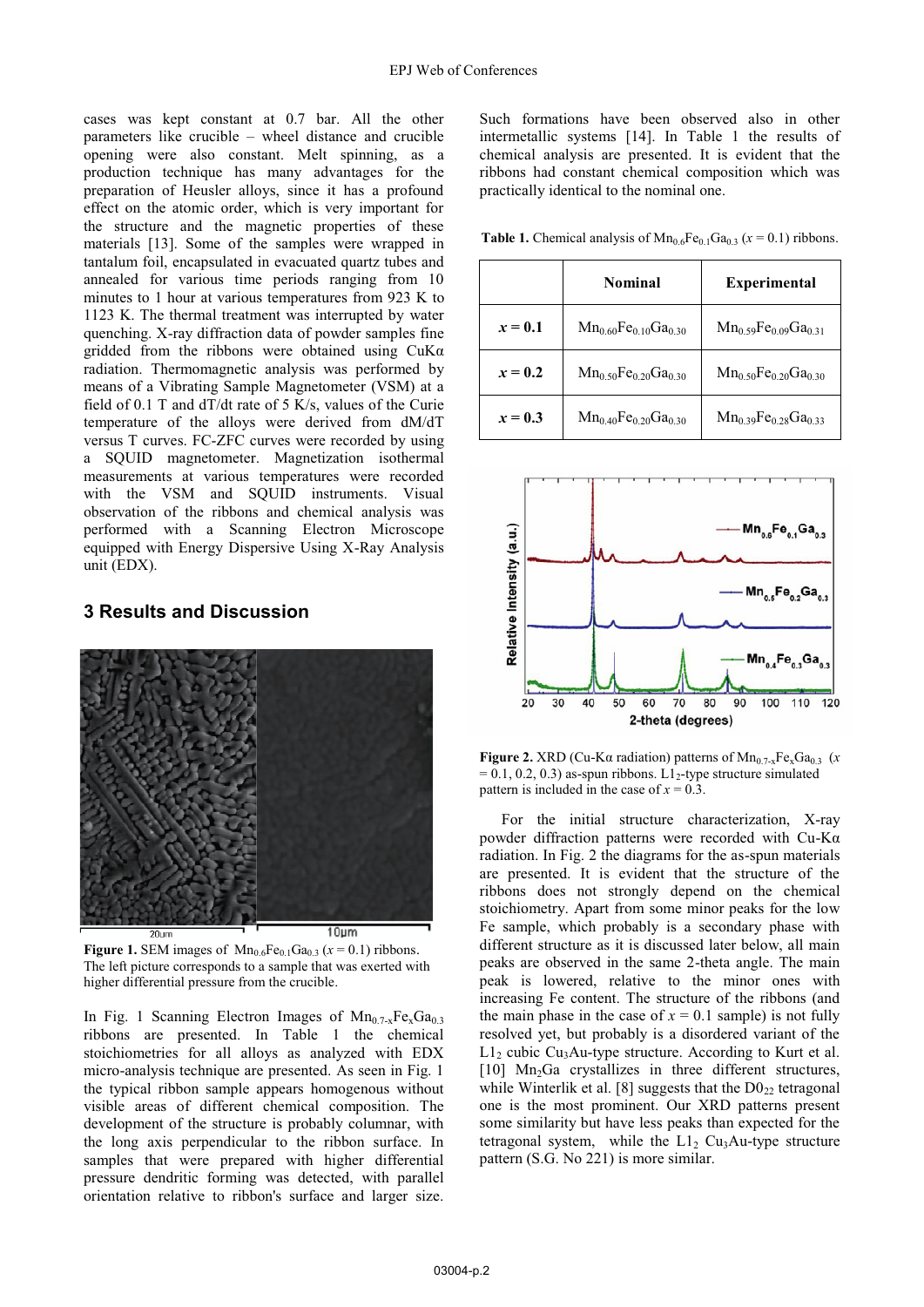

**Figure 3.** XRD (Cu-K $\alpha$  radiation) patterns of  $\text{Mn}_{0.6}\text{Fe}_{0.1}\text{Ga}_{0.3}$  (*x* = 0.2) ribbons annealed at temperatures from 923 to 1023 K.



**Figure 4.** RT magnetization isotherm curves of  $Mn_{0.5}Fe_{0.2}Ga_{0.3}$  $(x = 0.2)$  ribbons annealed at temperatures ranging from 923 to 1023 K.

Thermal treatment has a clear effect on the structure of  $Mn_{0.7-x}Fe_{x}Ga_{0.3}$  ribbons. For relatively high annealing temperatures (1023 K and above) there is no change in the X-ray pattern, indicating that the structure is the same with the ribbons that were not thermal processed. For lower annealing temperatures, however, there is a gradual change in the structure towards the hexagonal  $D0_{19}$ . This phase is also present in very small amounts in the as-spun sample with the lowest Fe content  $(x = 0.1)$ . It is interesting to note that in  $Mn_3Ga$  and  $Mn_2Ga$  the hexagonal phase is stabilized at temperatures higher than 750 K. A more detailed study of the structural properties with Rietveld analysis of these alloys is in progress.

The magnetic properties of the materials present a degree of complexity. In Fig. 4 isothermal loops at room temperature are presented for the sample with  $x = 0.2$ , as spun and annealed, samples at two different temperatures. The curve for the as spun sample presents a typical, low coercivity magnetic loop. The sample annealed at relatively low temperature has much lower mass magnetization and almost zero coercivity, while for the sample annealed at high temperature the loop has a very different shape, apart from the larger coercive field.

It is evident that the low temperature hexagonal phase has poorer magnetic properties at RT, probably because there is a Curie point nearby. Probably has an anti-ferro magnetic coordination like  $Mn_3Ga$  isostructural [15]. The difference between the as-spun sample and the one annealed at 823 K is not profound, since both materials present the same crystallographic pattern. It is obvious that microstructure plays here a significant role. The shape of the loops for the high temperature annealed samples cannot exclude the possibility of a field induced transformation, from anti-ferro to ferro coordination.

**Table 2.** Saturation magnetization (Ms), remanent magnetization (Mr), coercive field  $(\mu_0H_c)$  and Curie temperature for the  $Mn_{0.4}Fe_{0.3}Ga_{0.3}$  (x = 0.3) ribbons annealed at temperatures ranging from 923 to 1073 K .

| Sample                     | Ms<br>$(Am^2/kg)$ | Mr<br>$(Am^2/kg)$ | $\mu_0$ H <sub>c</sub><br>(T) | $T_c(K)$ |
|----------------------------|-------------------|-------------------|-------------------------------|----------|
| $x = 0.3$ ,<br>as spun     | 51.7              | 11.0              | 0.08                          | 438-581  |
| $x = 0.3$ , ann.<br>923 K  | 39.5              | 1.1               | 0.02                          | 297-401  |
| $x = 0.3$ , ann.<br>973 K  | 34.4              | 0.1               | 0.01                          | 302-408  |
| $x = 0.3$ , ann.<br>1023 K | 55.8              | 8.2               | 0.06                          | 526-575  |
| $x = 0.3$ , ann.<br>1073 K | 51.3              | 12.2              | 0.30                          | 574      |

In Table 2 the magnetic properties of the  $x = 0.3$ alloys are summarized.  $Mn_{0.7-x}Fe_{x}Ga_{0.3}$  ( $x = 0.1, 0.2$ ) ribbons follow the same trend, in the case of  $x = 0.1$  the magnetic properties are rather poor. We report two Curie points for most of the ribbons, apart from the sample annealed at 1073 K. As seen in Fig. 5, for the  $x = 0.3$ samples the curves show two transitions very close to each other and obviously related. This could be attributed to the microstructure, but the possibility of a small range arrangement of magnetic moments could not be totally excluded. The best value for  $\mu_0H_c$  obtained is higher than the  $Mn_2Ga$  analogue [8]. We also observe that there is a temperature induced transition below room temperature. This is revealed in the curves of Fig. 6.

FC-ZFC for as spun samples do not show any interesting effect. However, in annealed samples, FC-ZFC curves do not coincide, and present a spin glass behavior. As an example, the measurement for the  $x = 0.3$ sample is presented in Fig. 6. A magnetic transition just